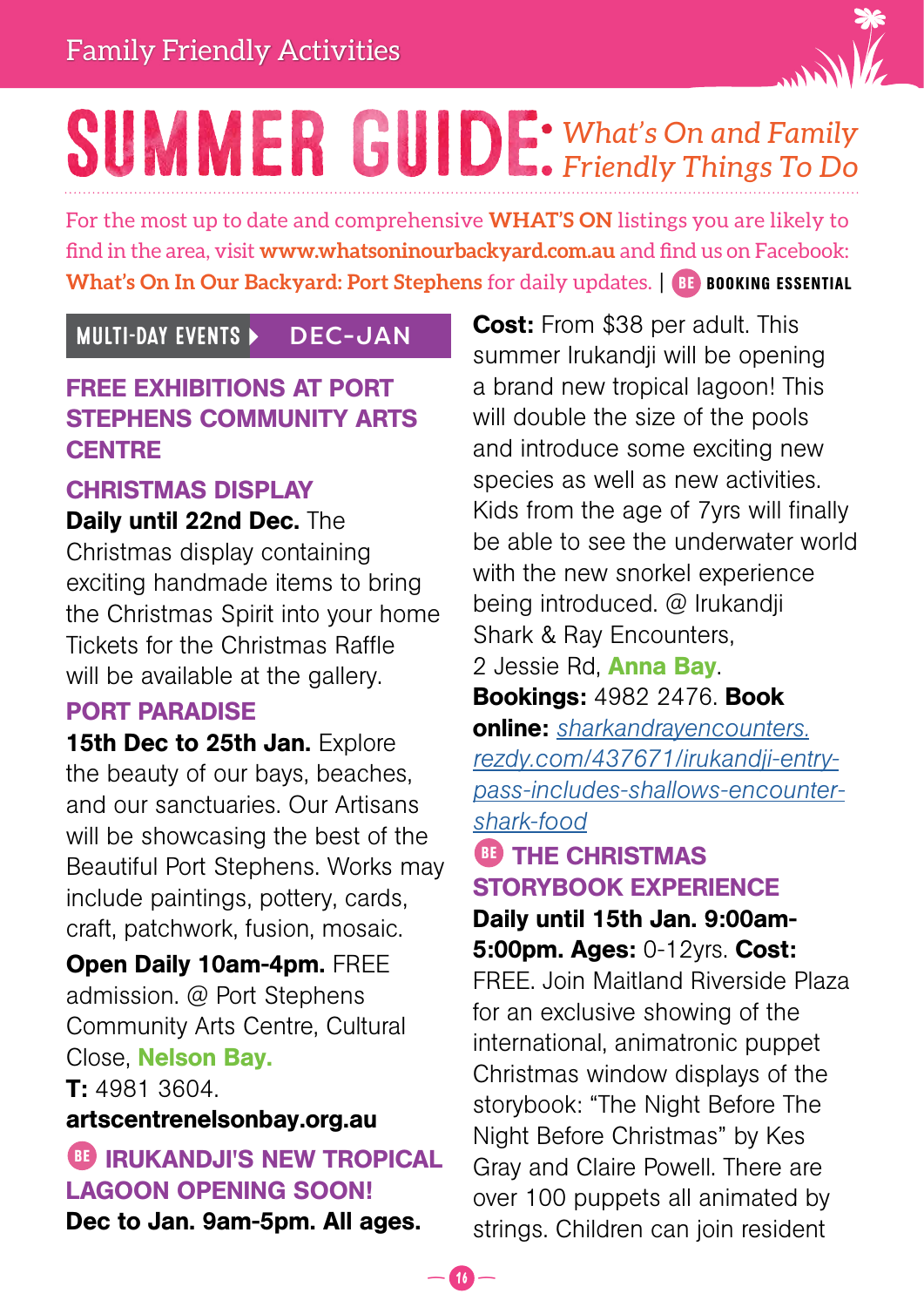Elf on Saturdays where they will be guided along the village stepping stones and the elf will read aloud each page of the story. Bookings essential for story time. @ Maitland Riverside Plaza, 405 High Street, Maitland. Bookings: 0412 037 558. Book online: *[www.eventbrite.](https://www.eventbrite.com.au/e/the-christmas-storybook-experience-story-time-sessions-tickets-204933029207?aff=Whatsoninyourbackyard) [com.au/e/the-christmas-storybook](https://www.eventbrite.com.au/e/the-christmas-storybook-experience-story-time-sessions-tickets-204933029207?aff=Whatsoninyourbackyard)[experience-story-time-sessions](https://www.eventbrite.com.au/e/the-christmas-storybook-experience-story-time-sessions-tickets-204933029207?aff=Whatsoninyourbackyard)[tickets-204933029207?aff=Whatso](https://www.eventbrite.com.au/e/the-christmas-storybook-experience-story-time-sessions-tickets-204933029207?aff=Whatsoninyourbackyard) [ninyourbackyard](https://www.eventbrite.com.au/e/the-christmas-storybook-experience-story-time-sessions-tickets-204933029207?aff=Whatsoninyourbackyard)*

BE SURF GROM LESSONS

Every week throughout the summer holidays starting from 13th Dec. 8:00am-9:30am. Ages:

5-12yrs. Cost: \$300. Woolworths SurfGroms adopts an approach to learning that uses group-based games to not only equip your child with the skills they need to surf and/or SUP, but also to encourage their participation by having fun. Teaching core skills in the ocean across five incremental skill levels, as well as fundamental Ocean Awareness and Beach Safety skills such as surf survival and rescue techniques; basic first aid skills; and about varying surf conditions at the beach. With Port Stephens Surf School @ One Mile Beach. Bookings: 0411 419 576. Book online: *[portstephenssurfschool.](http://portstephenssurfschool.com.au/book-now/) [com.au/book-now](http://portstephenssurfschool.com.au/book-now/)*

**BE THE ZOMBIE HOLIDAY** SURVIVAL SHOW

28th Dec-9th Jan. Sessions at 4pm. Ages: 5yrs+. Cost: \$35. Do your children know how to survive should a zombie horde decide to visit you this Christmas? No!!? That is fantastic news! Fantastic because we are bringing our toplevel scientific experts in the field of zombie lore to you this holiday season. This is a show which even the most grumpy, the most serious-minded, the most Grinchlike members of your family will struggle not to laugh at until their little, round belly shakes like a bowl full of jelly. Interactive comedy special. Presented by Funcast @ 182 Salamander Way, Salamander Bay. Book online: *[darkstories.com.](https://darkstories.com.au/holidayshow/) [au/holidayshow](https://darkstories.com.au/holidayshow/)*

SUMMER HOLIDAYS DECEMBER

### BE CHRISTMAS CRAFT 2nd Dec. 1:30-3:00pm. Ages:

Adult. Cost: FREE. Learn how to make your own Christmas paper decorations including pleated stars, rosettes, fans and tulle decorations. All materials supplied. @ Tomaree Library, 7 Community Close,

Salamander Bay.

 $\bm{v}$   $-$ 

Bookings: 4988 0670

#### CHRISTMAS CRAFT FAIR

5th Dec. 11:00am. Cost: FREE entry. Choose from a beautiful and affordable range of handmade Christmas gifts. There's something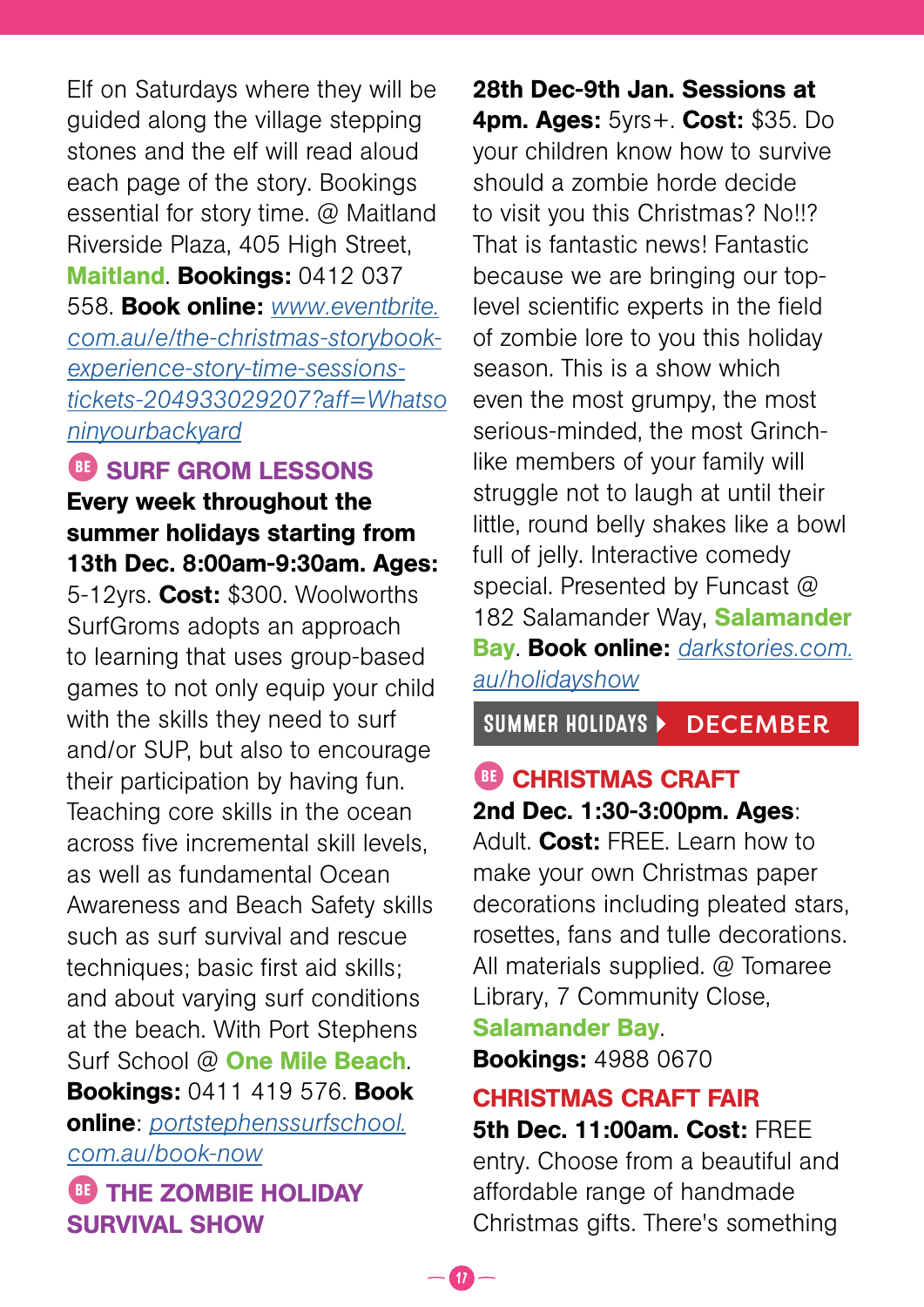for everyone. @ Nelson Bay Golf Club, Dowling St. Nelson Bay.

### HUNTER REGION BOTANIC GARDENS CHRISTMAS FUNDRAISER

#### 5th Dec. 10:00am-4:00pm. All

ages. Cost: \$5. Enjoy our beautiful Gardens while soaking up the wonderful atmosphere of our grounds. Enjoy a sausage sizzle from our volunteers on our lovely eucalyptus lawn while listening to local musician Sarah Barnard. Browse our plant stall, themed gardens, and a few local stalls. Including the Port Stephens Koalas. Browse our gallery with local bird photographer Dick Jenkin, while waiting for your favourite super heroes, who will be arriving at 2pm. Raffle tickets will be for sale during the day. A very special guest will also be attending! @ 2100 Pacific Highway, Heatherbrae.

#### www.huntergardens.org.au

### **BE RESIN ART FOR KIDS**

#### 5th Dec. 1:00-2:30pm. Ages:

8yrs+ drop off event. Cost: This pre-Christmas workshop will include materials and assistance to make: 6 x Hanging Christmas tree decorations; 1 x Framed artwork. Add the take home kit and use your Creative Kids Voucher to cover the full cost of the event  $+$  the at home art pack! @ Spirited Play Cafe, Taylors Beach.

#### T: 4982 2065. Book online: *[bookeo.com/spiritedplaycafe](https://www-351h.bookeo.com/bookeo/b_spiritedplaycafe_start.html?ctlsrc2=khKw61p8%2F5tpafv0QfO0nn7NesxkTa6eE018zHvrRS0%3D&src=03t)*

#### BE CHRISTMAS CRAFT 7th Dec. 10:30am-12:00pm. Ages:

Adult. Cost: FRFF. Learn how to make your own Christmas paper decorations including pleated stars, rosettes, fans and tulle decorations. All materials supplied. @ Raymond Terrace Library, 18a Sturgeon Street, Raymond Terrace.

Bookings: 4988 0111

#### CAROLS AT THE BAY

12th Dec. 5:30-9:00pm. A community carols event held at Fly Point Park. This year will include performances from local primary schools, performing arts students and community groups along with professional entertainment.

### @ Fingal Bay [facebook.com/](https://www.facebook.com/events/1355075181581928)

[events/1355075181581928](https://www.facebook.com/events/1355075181581928)

#### BE RESIN ART WORKSHOP 18th Dec. 4:00-6:00pm. Ages:

Adult & Teen. Cost: \$80. This is an all inclusive, entry level event where you can enjoy afternoon tea and the company of your friends while you get your creative flow running (all over a beautiful timber board in the form of colourful resin). BYO wine/ drinks is permitted. @ Spirited Play Cafe, Taylors Beach. T: 4982 2065.

Book online: *[bookeo.com/](https://www-351h.bookeo.com/bookeo/b_spiritedplaycafe_start.html?ctlsrc2=khKw61p8%2F5tpafv0QfO0nn7NesxkTa6eE018zHvrRS0%3D&src=03t) [spiritedplaycafe](https://www-351h.bookeo.com/bookeo/b_spiritedplaycafe_start.html?ctlsrc2=khKw61p8%2F5tpafv0QfO0nn7NesxkTa6eE018zHvrRS0%3D&src=03t)*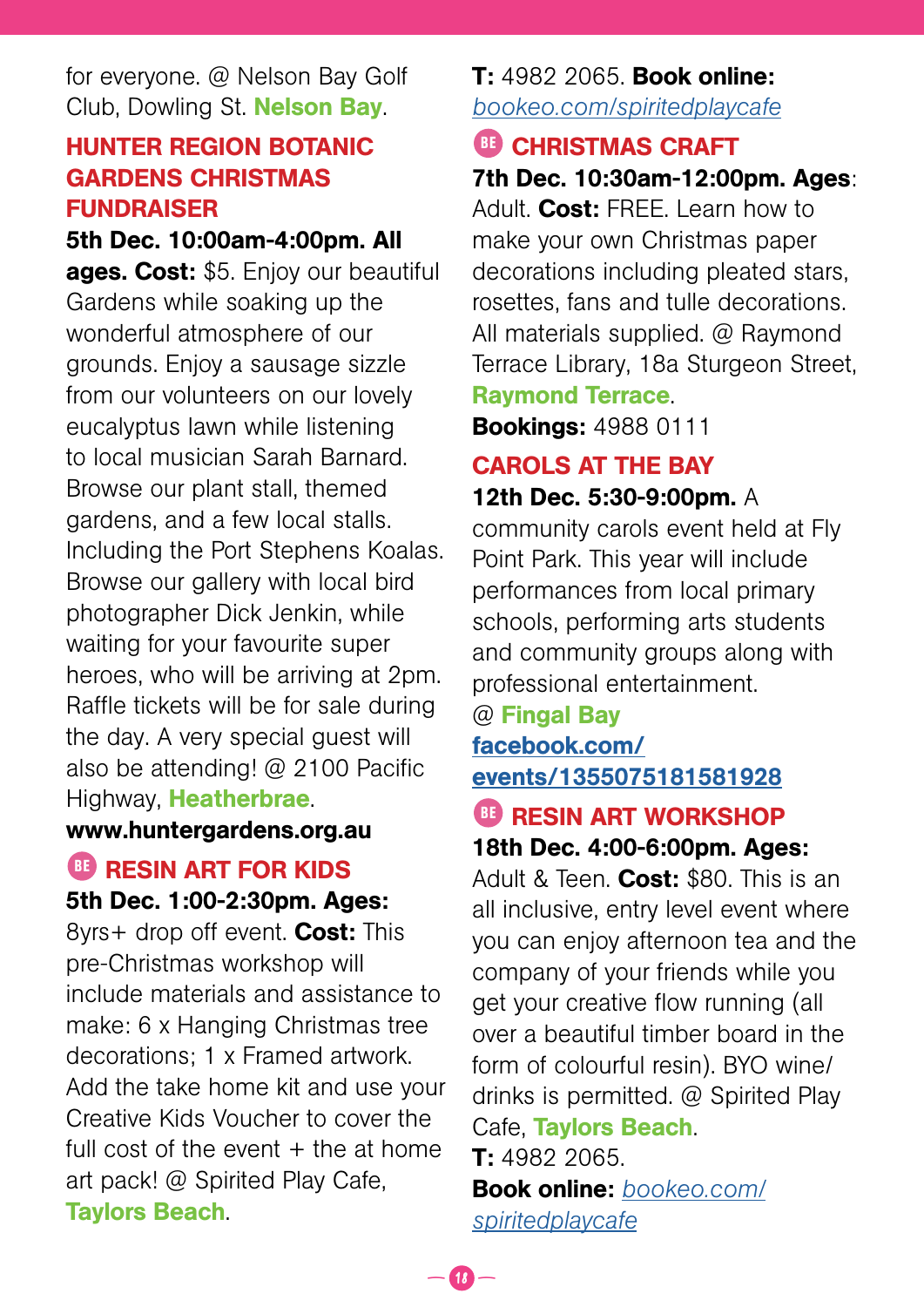### **BB** BATTLEZONE EXTREME 3 HOUR EVENT

19th Dec. 6:00-9:00pm. Ages:

13yrs+. **Cost:** \$60pp. 3 hour intense, mission based laser tag gaming inside The Maitland Gaol. If you take your gaming seriously, these are the sessions for you. Our mission library is constantly expanding – gamers are required to think tactically, work as a team and execute plans flawlessly for a chance at victory. Battlezone Laser Tag @ The Maitland Gaol. 6-18 John Street, East Maitland. Bookings: 1300 661 656.

#### Book online:

*[www.battlezonelasertag.com.au](https://www.battlezonelasertag.com.au/)*

### **BE KIDS SCHOOL HOLIDAY** PROGRAM AT PCYC RAYMOND **TERRACE**

20th-24th Dec. 9am-3:30pm.

Ages: 5-12yrs. Cost: \$50 per day. Mon: Science Experiments & Obstacle Course. Tues: Gymnastics & Multi-Sport. Weds: Gymnastics & Multi-Sport. Thurs: Tie Dye & Obstacle Course. Book online:

*[https://www.pcycnsw.org.au/port](https://www.pcycnsw.org.au/port-stephens-raymond-terrace)[stephens-raymond-terrace](https://www.pcycnsw.org.au/port-stephens-raymond-terrace)*

### CHRISTMAS EVE AT SHOAL BAY COUNTRY CLUB

### 24th Dec. 10am till late. All

ages. Cost: FREE entry. Kick off your Christmas celebrations with us! McCredie Brothers live from 5pm. DJs till late. Waterfront views.

Delicious food and drinks. It's the perfect way to get into the jolly spirit! @ Shoal Bay Country Club, 35-45 Shoal Bay Road Shoal Bay. T: 4981 1555.

www.shoalbaycountryclub.com. au/whats-on/

SUMMER HOLIDAYS **JANUARY** 

### FREE KIDS DISCO

### 2nd Jan. 5:00-8:00pm. Ages:

3-12yrs. Cost: FREE. Great music. games and prizes. Bring the kids along and have some fun. @ Soldiers Point Bowling Club.

T: 4982 7173. soldierspointbc.com.au

### MAGIC SHOW

2nd Jan. 12:00-2:00pm. All ages. Cost: FREE @ Shoal Bay Country Club! We'll also have a jumping castle, kids disco, projector games and prizes to win each day! www.shoalbaycountryclub.com.

au/whats-on/

### BE KIDS SCHOOL HOLIDAY PROGRAM AT PCYC RAYMOND **TERRACE**

3rd-7th Jan. 9am-3:30pm. Ages: 5-12yrs. Cost: \$50 per day. Tues: Gymnastics & Multi-Sport. Weds: Gymnastics & Multi-Sport. Thurs: Minute to Win & Obstacle Course. Fri: Movie Mania & Soccer Skills.

Book online: *[https://www.pcycnsw.](https://www.pcycnsw.org.au/port-stephens-raymond-terrace ) [org.au/port-stephens-raymond](https://www.pcycnsw.org.au/port-stephens-raymond-terrace )[terrace](https://www.pcycnsw.org.au/port-stephens-raymond-terrace )*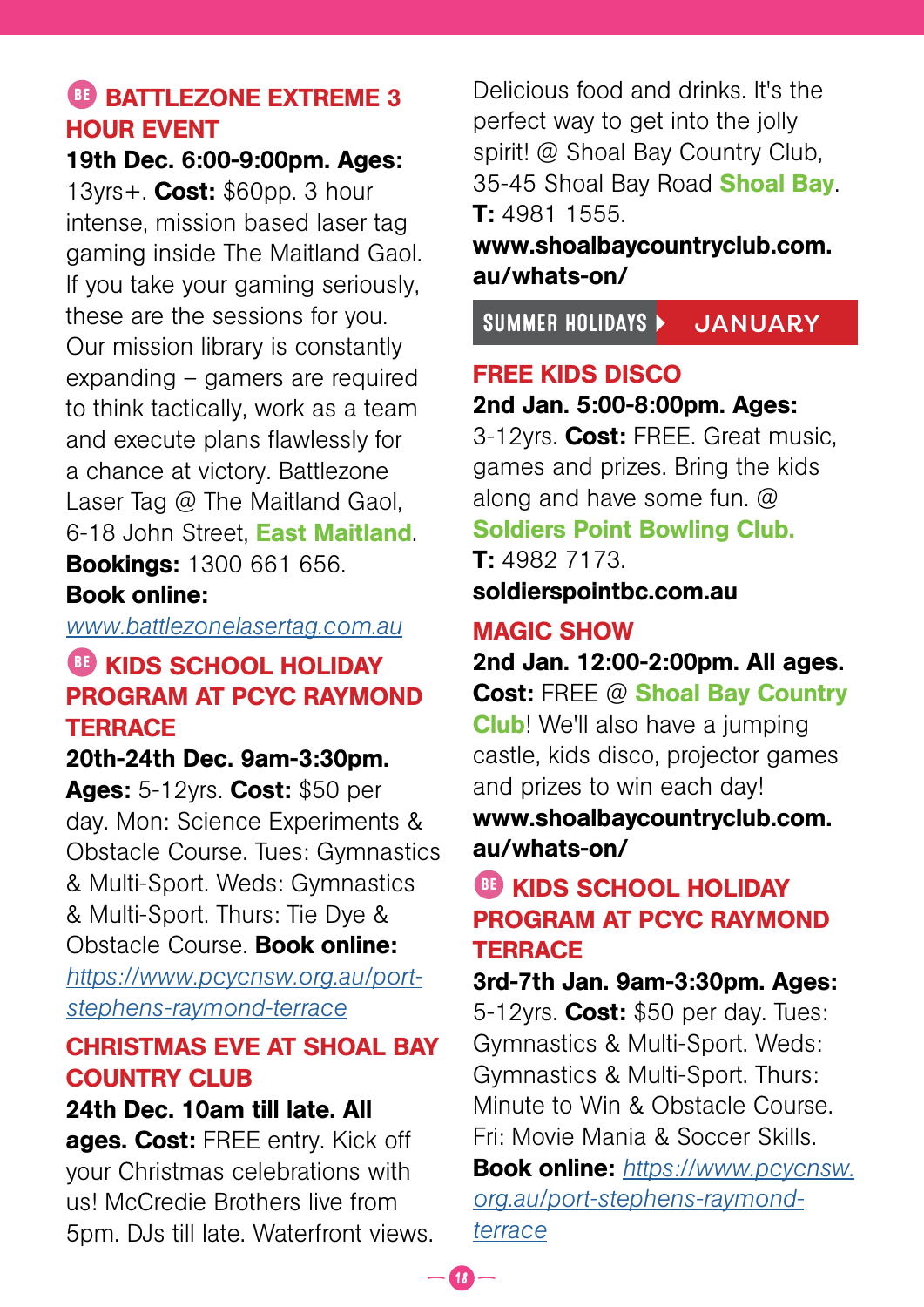### BE KIDS SCHOOL HOLIDAY PROGRAM AT PCYC NELSON **BAY**

#### 3rd-7th Jan. 9am-3pm. Ages:

5-12yrs. Cost: \$40 per day. Tues: Mixed Sport & Crazy Craft. Weds: Minute to Win & Water Play. Thurs: Make a Mask & Scooter Fun. Fri: Mixed Games & Sharpie Art. **Book** online: *[https://www.pcycnsw.org.](https://www.pcycnsw.org.au/port-stephens-nelson-bay) [au/port-stephens-nelson-bay](https://www.pcycnsw.org.au/port-stephens-nelson-bay)*

### PONY RIDES & PETTING ZOO

4th Jan. 12:00-2:00pm. All ages. Cost: FREE @ Shoal Bay Country Club! We'll also have a jumping castle, kids disco, projector games and prizes to win each day! www.shoalbaycountryclub.com. au/whats-on/

### REPTILE ENCOUNTER

**5th Jan. 11:00am. Ages: 3-12 yrs.** Cost: \$5 per child plus entry fee (kids 4 and over \$5, adults \$7.50, concessions \$5). Learn about some of our resident reptiles at an interactive reptile encounter.@ Hunter Wetlands Centre. Shortland. T: 4951 6466. wetlands.org.au/ whats-on

### SLIME WORKSHOP & SAND ART 6th Jan. 12:00-2:00pm. All ages. Cost: FREE @ Shoal Bay Country Club! We'll also have a jumping castle, kids disco, projector games

and prizes to win each day! www.shoalbaycountryclub.com. au/whats-on/

### KIDS BINGO

6th Jan. On sale 10am. Ages: Family. Cost: \$10 includes Bingo, lunch and texta. @ Soldiers Point Bowling Club. T: 4982 7173. soldierspointbc.com.au

### **BE GIRLS BASKETBALL SKILLS SESSION**

7th Jan. 10:00am-1:00pm. Ages: 6-15yrs. Cost: FREE. Come and try! I AM A GIRL – is a program run by Basketball NSW that aims to create a platform to encourage females of all ages to play, referee, coach, officiate and administrate BASKETBALL. The program provides pathways and assists in the development of female role models. @ PCYC Nelson Bay, 7 Austral St.

### Nelson Bay. Sign up now: *[www.](http://www.bnsw.com.au/community/i-am-a-girl/) [bnsw.com.au/community/i-am-a-girl](http://www.bnsw.com.au/community/i-am-a-girl/)*

### **BE LET'S LOVE WATER SHOW**

7th Jan. 10:00-11:00am. Ages: Primary school and under. Cost: \$5 pp or \$10 per family per car. It will be a bit messy and a little loud at times, but really fun and sure to leave your students talking about the show and ways we can all save water for weeks after the performance. During the show children will make water in a safe but explosive reaction and see Eddy the AquaBot make enough toothpaste for an elephant, cover Professor Puddle in toilet paper, make a flower shower work by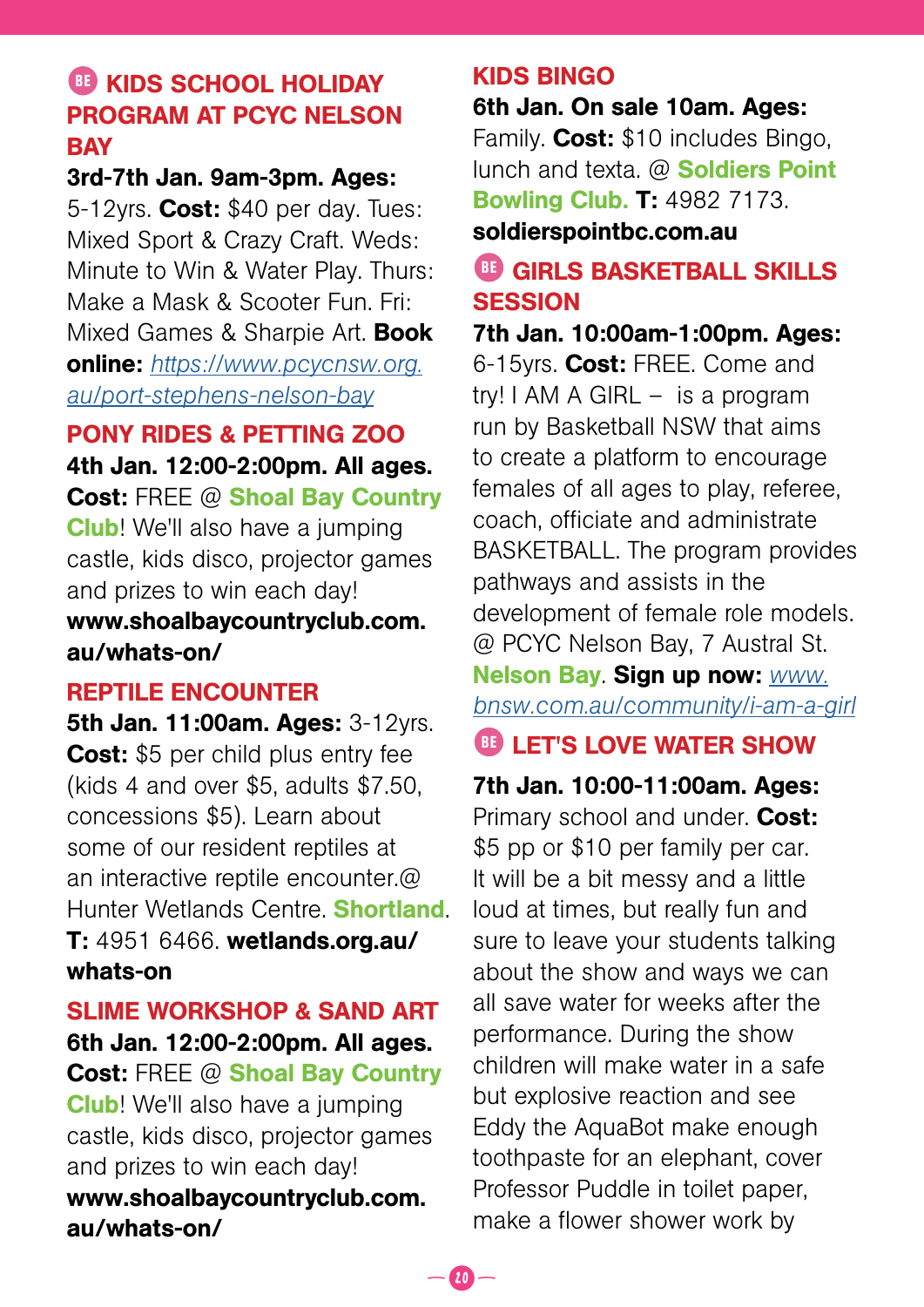singing one of their favourite songs and highlight the many ways we can all love and save water with his fun, singalong songs. @ Hunter Region Botanic Gardens, 2100 Pacific Highway, Heatherbrae. **Bookings: 4987 1655.** www.huntergardens.org.au

#### LUCKY PRIZE DRAW

9th Jan. 12:00-2:00pm. All ages. Cost: FREE @ Shoal Bay Country Club! We'll also have a jumping castle, kids disco, projector games and prizes to win each day! www.shoalbaycountryclub.com. au/whats-on/

#### FREE KIDS DISCO

#### 9th Jan. 5:00-8:00pm. Ages:

3-12yrs. Cost: FREE. Great music. games and prizes. Bring the kids along and have some fun. @ Soldiers Point Bowling Club. T: 4982 7173.

soldierspointbc.com.au

### BE KIDS SCHOOL HOLIDAY PROGRAM AT PCYC RAYMOND **TERRACE**

#### 10th-14th Jan. 9am-3:30pm.

Ages: 5-12yrs. Cost: \$50 per day. Mon: Tie Dye & Obstacle Course. Tues: Quiz Mania & Multi-Sport. Weds: Gymnastics & Multi-Sport. Thurs: Obstacle Course & Dodgeball. Fri: Aboriginal Art & Craft. Book online: *[https://www.](https://www.pcycnsw.org.au/port-stephens-raymond-terrace ) [pcycnsw.org.au/port-stephens](https://www.pcycnsw.org.au/port-stephens-raymond-terrace )[raymond-terrace](https://www.pcycnsw.org.au/port-stephens-raymond-terrace )*

### **BE KIDS SCHOOL HOLIDAY** PROGRAM AT PCYC NELSON **BAY**

10th-14th Jan. 9am-3pm. Ages: 5-12yrs. Cost: \$40 per day. Mon: Aboriginal Craft Workshop. Tues: Make a Mask & Waterplay; Basketball Clinic 8-11yrs\*. Weds: Origami & Dodgeball; Basketball Clinic 12-16yrs\*. Thurs: Scooter Fun & Minute to Win; Gymnastics Clinic 5-8yrs\*. Fri: Mini Olympics & Papercraft; Gymnastics Clinic 9-14yrs\*. *\*Speciality clinics run 9am-12pm, \$30 per clinic or clinic + 1/2 day activity \$50.*

Book online: *[https://www.pcycnsw.](https://www.pcycnsw.org.au/port-stephens-nelson-bay) [org.au/port-stephens-nelson-bay](https://www.pcycnsw.org.au/port-stephens-nelson-bay)*

## CRAFTY MONDAYS

#### 10th Jan. 10:00am-12:00pm.

Ages: 4-12yrs. Cost: \$5 plus entry fee (kids 4 and over \$5, adults \$7.50, concessions \$5). Activities may include painting, making jewellry, sand art or knitting. Full details at wetlands.org.au/whatson. As well as craft you can try dip-netting; visit the animal house; have fun on the playground; climb the egret tower; go canoeing, and more @ Hunter Wetlands Centre. Shortland. T: 4951 6466

#### **BE MINI MARINE BIOLOGIST**

10th Jan. 10:00am-3:30pm. Ages:  $7-11$ yrs. Cost: \$120. This fully guided day offers exclusive behind the scenes access that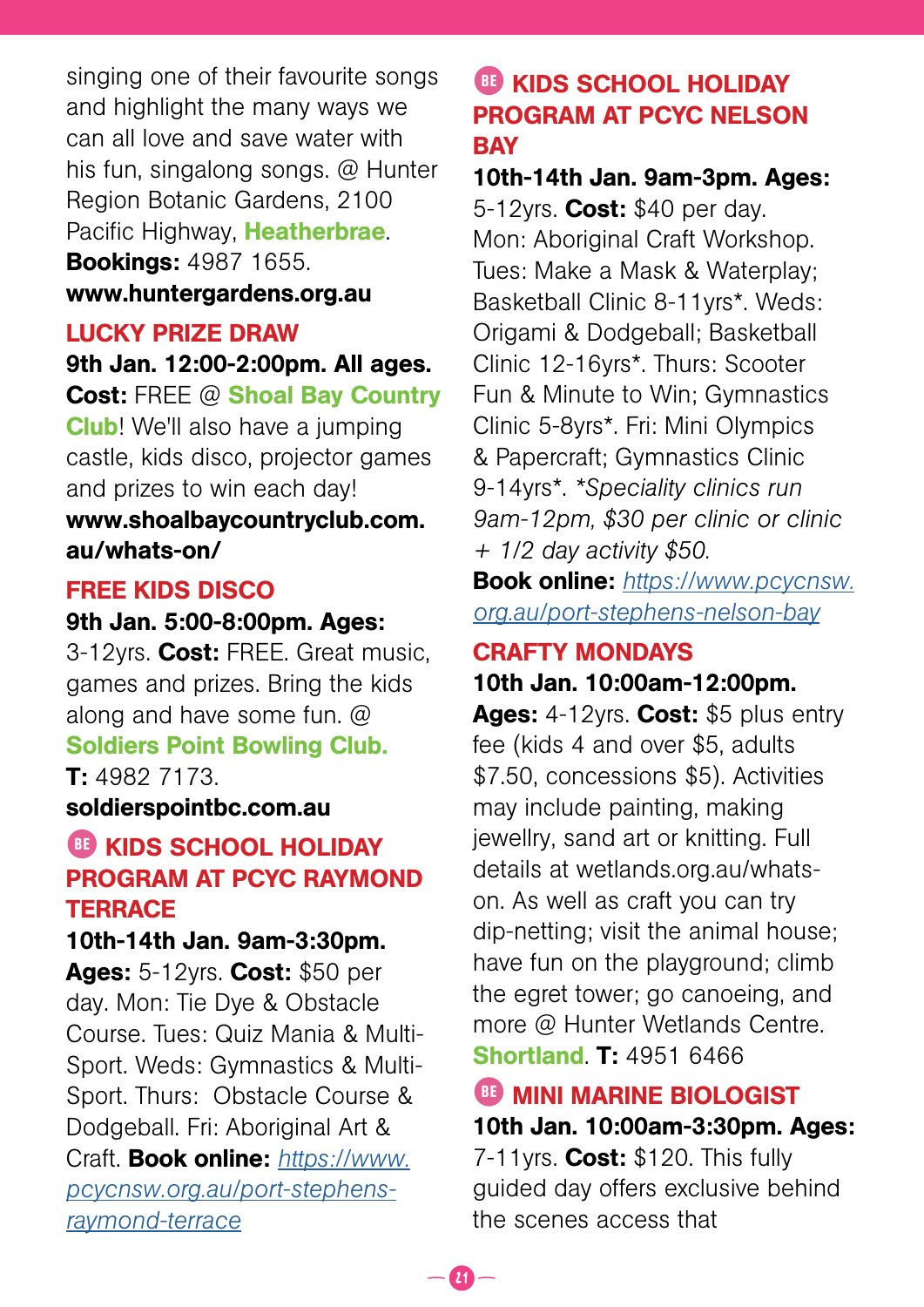enables kids to face their fears and gain knowledge about the ocean and its inhabitants. Participants will learn about the animals and help their Aquarist/zoo keeper leader carry out some important aquarium jobs. They will also participate in a Shark Encounter with their guide. @ Irukandji Shark & Ray Encounters, Anna Bay.

#### Book online:

*[sharkandrayencounters.rezdy.](https://sharkandrayencounters.rezdy.com/catalog/171289/mini-marine-biologist-program) [com/catalog/171289/mini-marine](https://sharkandrayencounters.rezdy.com/catalog/171289/mini-marine-biologist-program)[biologist-program](https://sharkandrayencounters.rezdy.com/catalog/171289/mini-marine-biologist-program)*

#### MAGIC SHOW

#### 11th Jan. 12:00-2:00pm. All ages.

Cost: FREE @ Shoal Bay Country Club! We'll also have a jumping castle, kids disco, projector games and prizes to win each day! www.shoalbaycountryclub.com. au/whats-on/

#### REPTILE ENCOUNTER

12th Jan. 11:00am. Ages: 3-12yrs. Cost: \$5 per child plus entry fee (kids 4 and over \$5, adults \$7.50, concessions \$5). Learn about some of our resident reptiles at an interactive reptile encounter. @ Hunter Wetlands Centre. **Shortland** 

#### T: 4951 6466.

#### wetlands.org.au/whats-on

### BE JD'S WORLD OF MAGIC

12th Jan. Tomaree Library @ 10:30-11.15. Raymond Terrace Library @ 2:00-2:45pm. All ages.

**Cost:** \$10. Join internationally acclaimed magician Joel, for a funny and interactive magic show. @ Tomaree Library, 7 Community Close, Salamander Bay. Raymond Terrace Library, 18a Sturgeon Street, Raymond Terrace.

**Bookings: Tomaree Library** 4988 0670. Raymond Terrace Library 4988 0111

**BE MINI MARINE BIOLOGIST** 13th Jan. 10:00am-3:30pm.

Ages: 12-15yrs. Cost: \$160. This fully guided day offers exclusive behind the scenes access that enables kids to face their fears and gain knowledge about the ocean and its inhabitants. Participants will learn about the animals and help their Aquarist/zoo keeper leader carry out some important aquarium jobs. They will also participate in a Shark Encounter with their guide. @ Irukandji Shark & Ray Encounters, Anna Bay.

#### Book online:

*[sharkandrayencounters.rezdy.](https://sharkandrayencounters.rezdy.com/catalog/171289/mini-marine-biologist-program) [com/catalog/171289/mini-marine](https://sharkandrayencounters.rezdy.com/catalog/171289/mini-marine-biologist-program)[biologist-program](https://sharkandrayencounters.rezdy.com/catalog/171289/mini-marine-biologist-program)*

### PONY RIDES & PETTING ZOO 13th Jan. 12:00-2:00pm. All ages.

Cost: FREE @ Shoal Bay Country Club! We'll also have a jumping castle, kids disco, projector games and prizes to win each day! www.shoalbaycountryclub.com. au/whats-on/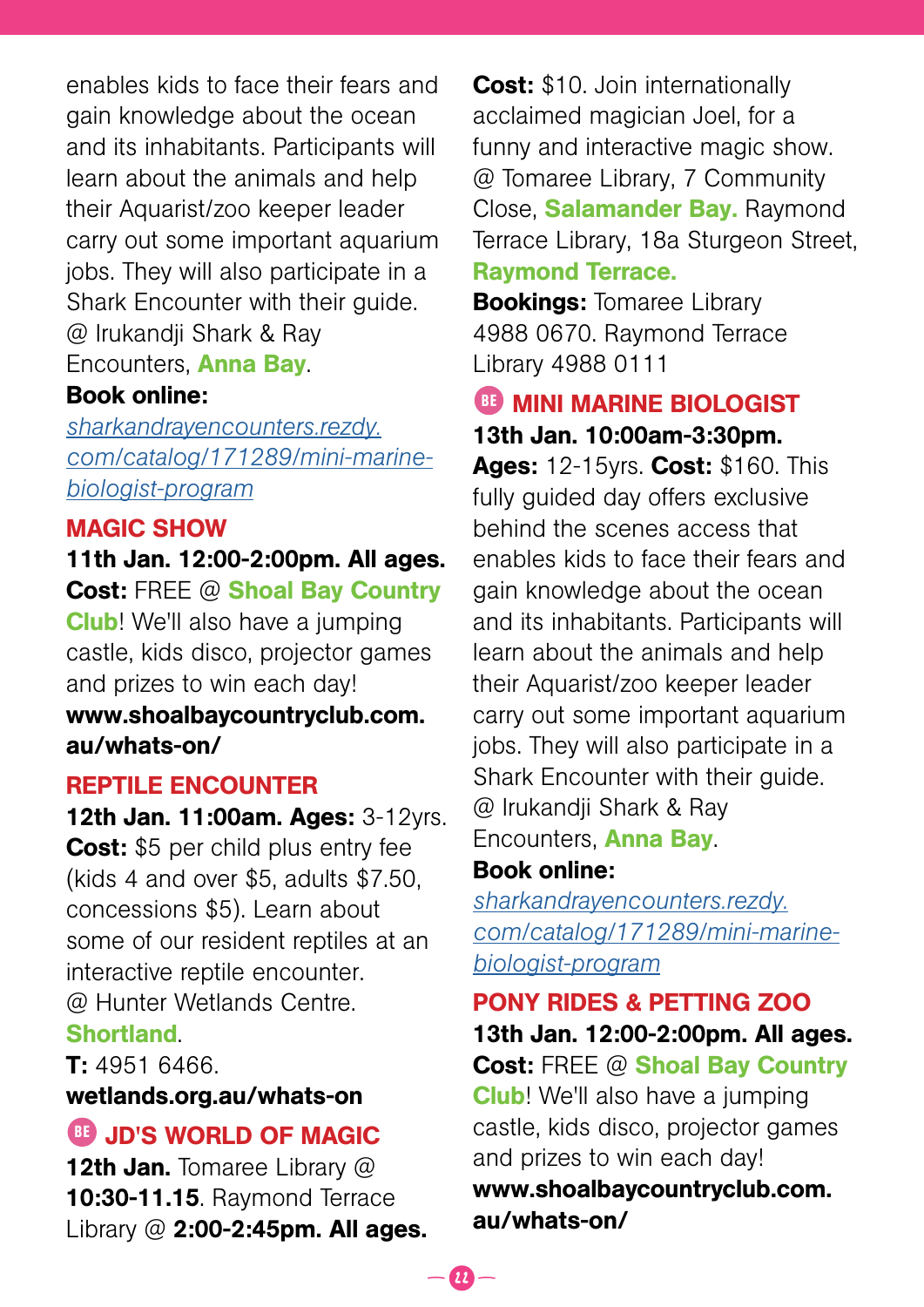#### KIDS BINGO

13th Jan. On sale 10am. Ages: Family. Cost: \$10 includes Bingo, lunch and texta.

@ Soldiers Point Bowling Club. T: 4982 7173.

#### soldierspointbc.com.au

### BE EYE TO EYE SCIENCE SHOW

14th Jan. Raymond Terrace Library 10:00-10:45am. Tomaree Library 2:00-2:45pm. Ages: 8-12yrs. Cost: \$5:00. Learn all about how your eyes work, optical illusions and touch a real eyeball! Presented by Newcastle Museum. @ Tomaree Library, 7 Community Close, Salamander Bay. Raymond Terrace Library, 18a Sturgeon Street, Raymond Terrace.

**Bookings: Tomaree Library** 4988 0670. Raymond Terrace Library 4988 0111

#### **BB BRICKFEST AT THE BAY**

15th-16th Jan. 10:00am-4:00pm. All ages. Cost: \$7pp/\$25 family [2A/2C or 1A/3C]. Rainbow Bricks 12th Annual Brickfest. We'll have many local creators showcasing their unique creations, collections of LEGO, and other fantastic items you can't find anywhere else! Attendees can enjoy a day of family-friendly fun at this unique event. @ Anna Bay Public School, 191 Gan Gan Rd, Anna Bay. Book online: *[www.trybooking.com/BVSPN](https://www.trybooking.com/events/landing?eid=838643&)*

#### KIDS ON CONGAS

16th Jan. 12:00-2:00pm. All ages. Cost: FREE @ Shoal Bay Country

Club! We'll also have a jumping castle, kids disco, projector games and prizes to win each day!

www.shoalbaycountryclub.com. au/whats-on/

#### FREE KIDS DISCO

16th Jan. 5:00-8:00pm. Ages:

3-12yrs. Cost: FREE. Great music, games and prizes. Bring the kids along and have some fun. @ Soldiers Point Bowling Club.

T: 4982 7173. soldierspointbc.com.au

### BE KIDS SCHOOL HOLIDAY PROGRAM AT PCYC RAYMOND **TERRACE**

#### 17th-21st Jan. 9am-3:30pm.

Ages: 5-12yrs. Cost: \$50 per day. Mon: Obstacle Course & Multi-Sport. Tues: Gymnastics & Multi-Sport. Weds: Gymnastics & Soccer Skills. Thurs: Obstacle Course & Dodgeball. Fri: Make Your Own & Movie Mania.

Book online: *[https://www.pcycnsw.](https://www.pcycnsw.org.au/port-stephens-raymond-terrace ) [org.au/port-stephens-raymond](https://www.pcycnsw.org.au/port-stephens-raymond-terrace )[terrace](https://www.pcycnsw.org.au/port-stephens-raymond-terrace )*

### BE KIDS SCHOOL HOLIDAY PROGRAM AT PCYC NELSON **BAY**

17th-21st Jan. 9am-3pm. Ages: 5-12yrs. Cost: \$40 per day. Mon: Mixed Games & Creative Craft.

 $-23 -$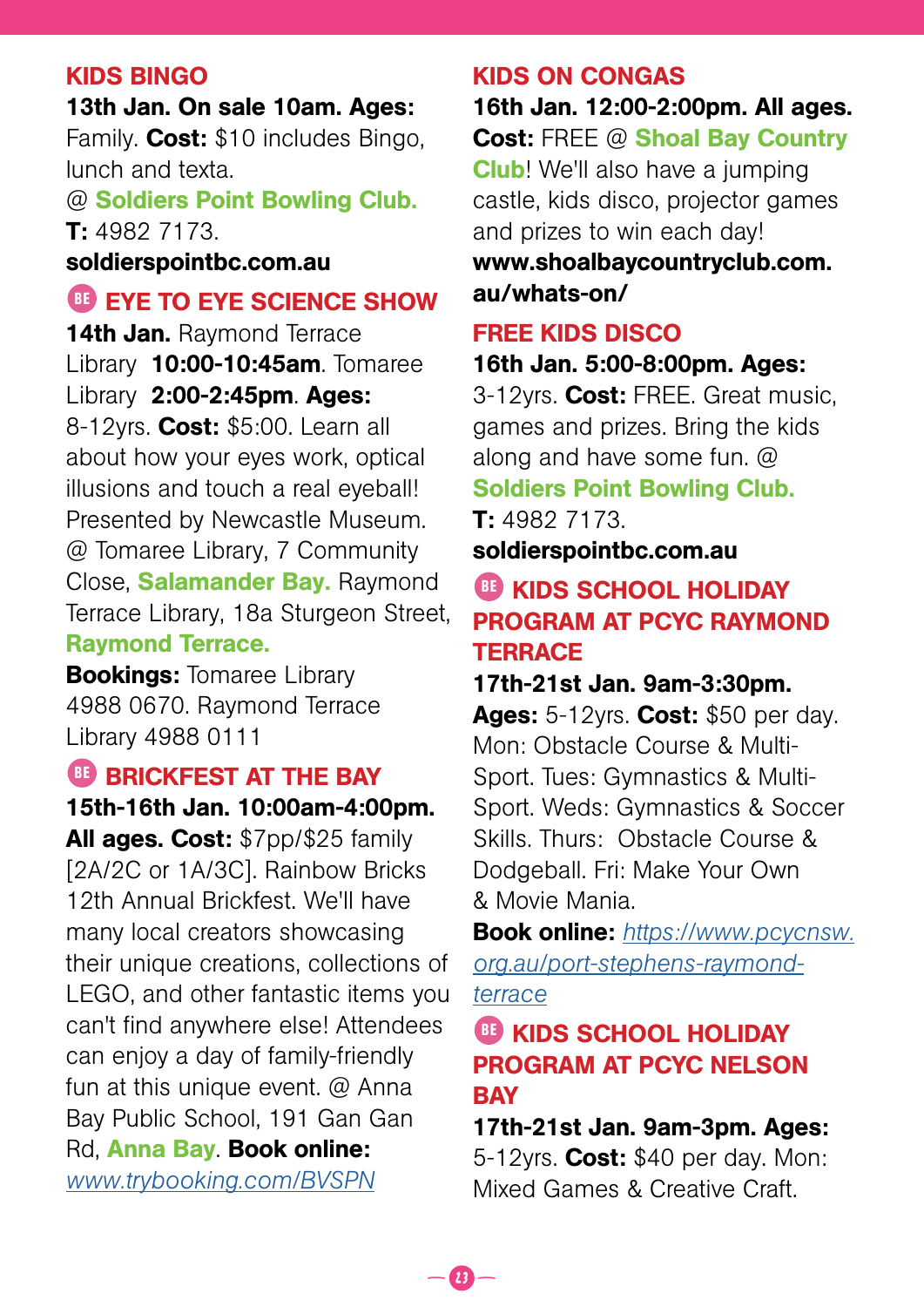Tues: Crazy Craft & Mini-Olympics; Basketball Clinic 8-11yrs\*. Weds: Minute to Win & Waterplay; Basketball Clinic 12-16yrs\*. Thurs: Make a Mask & Scooter Fun; Gymnastics Clinic 5-8yrs\*. Fri: Aboriginal Craft Workshop; Gymnastics Clinic 9-14yrs\*. *\*Speciality clinics run 9am-12pm, \$30 per clinic or clinic + 1/2 day activity \$50.*

Book online: h*[ttps://www.pcycnsw.](https://www.pcycnsw.org.au/port-stephens-nelson-bay) [org.au/port-stephens-nelson-bay](https://www.pcycnsw.org.au/port-stephens-nelson-bay)*

#### CRAFTY MONDAYS 17th Jan. 10:00am-12:00pm.

Ages: 4-12yrs. Cost: \$5 plus entry fee (kids 4 and over \$5, adults \$7.50, concessions \$5). Activities may include painting, making jewellry, sand art or knitting. Full details at wetlands.org.au/whatson. As well as craft you can try dip-netting; visit the animal house; have fun on the playground; climb the egret tower; go canoeing, and more @ Hunter Wetlands Centre. Shortland.

T: 4951 6466

### SLIME WORKSHOP & SAND ART

18th Jan. 12:00-2:00pm. All ages. Cost: FREE @ Shoal Bay Country Club! We'll also have a jumping castle, kids disco, projector games and prizes to win each day! www.shoalbaycountryclub.com. au/whats-on/

### RETRO GAMES & PIZZA

18th Jan. 2:00-4:00pm. All ages. Cost: FREE. Challenge your friends and family to any one of the dozens of games available! RSVP is required if you would like to join us for Pizza (gold coin donation appreciated. @ Tomaree Library, 7 Community Close, Salamander **Bay. T: 4988 0670** 

### RETRO GAMES & PIZZA

18th Jan. 10:30am-4:00pm. All ages. Cost: FREE. Drop in any time and let the games begin! RSVP is required if you would like to join us for Pizza at 12pm (gold coin donation appreciated. @ Raymond Terrace Library, 18a Sturgeon Street, Raymond Terrace. T: 4988 0111

### **BE MINI MARINE BIOLOGIST** 19th Jan. 10:00am-3:30pm.

Ages: 7-11yrs. Cost: \$120. This fully guided day offers exclusive behind the scenes access that enables kids to face their fears and gain knowledge about the ocean and its inhabitants. Participants will learn about the animals and help their Aquarist/zoo keeper leader carry out some important aquarium jobs. They will also participate in a Shark Encounter with their guide. @ Irukandji Shark & Ray Encounters, **Anna Bay. Book** online: *[sharkandrayencounters.](https://sharkandrayencounters.rezdy.com/catalog/171289/mini-marine-biologist-program) [rezdy.com/catalog/171289/mini](https://sharkandrayencounters.rezdy.com/catalog/171289/mini-marine-biologist-program)[marine-biologist-program](https://sharkandrayencounters.rezdy.com/catalog/171289/mini-marine-biologist-program)*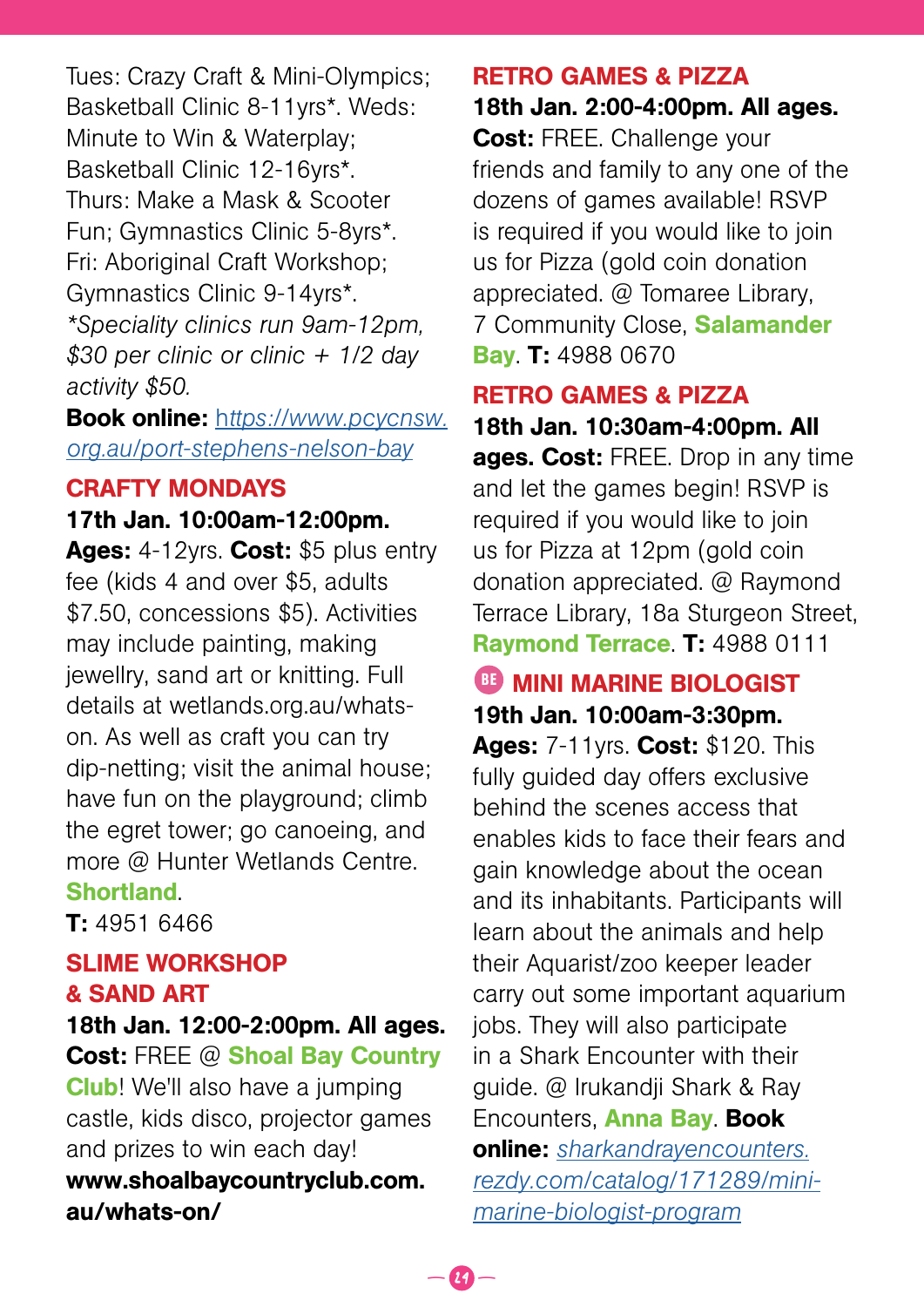#### REPTILE ENCOUNTER

19th Jan. 11:00am. Ages: 3-12yrs. Cost: \$5 per child plus entry fee (kids 4 and over \$5, adults \$7.50, concessions \$5). Learn about some of our resident reptiles at an interactive reptile encounter.@ Hunter Wetlands Centre. Shortland. T: 4951 6466.

#### wetlands.org.au/whats-on

#### PONY RIDES & PETTING ZOO 20th Jan. 12:00-2:00pm. All ages.

Cost: FREE @ Shoal Bay Country

Club! We'll also have a jumping castle, kids disco, projector games and prizes to win each day!

www.shoalbaycountryclub.com. au/whats-on/

#### KIDS BINGO

#### 20th Jan. On sale 10am. Ages:

Family. Cost: \$10 includes Bingo, lunch and texta. @ **Soldiers Point** Bowling Club. T: 4982 7173. soldierspointbc.com.au

#### MAGIC SHOW

23rd Jan. 12:00-2:00pm. All ages. Cost: FREE @ Shoal Bay Country Club! We'll also have a jumping castle, kids disco, projector games and prizes to win each day! www.shoalbaycountryclub.com. au/whats-on/

### BE KIDS SCHOOL HOLIDAY PROGRAM AT PCYC RAYMOND **TERRACE**

24th-28th Jan. 9am-3:30pm. Ages: 5-12yrs. Cost: \$50 per day.

Mon: Aboriginal Art & Craft. Tues: Gymnastics & Multi-Sport. Thurs: Obstacle Course & Multi-Sport. Fri: Minute to Win & Movie Mania. Book online: *[https://www.](https://www.pcycnsw.org.au/port-stephens-raymond-terrace ) [pcycnsw.org.au/port-stephens](https://www.pcycnsw.org.au/port-stephens-raymond-terrace )[raymond-terrace](https://www.pcycnsw.org.au/port-stephens-raymond-terrace )*

#### CRAFTY MONDAYS

24th & 31st Jan. 10:00am-12:00pm. Ages: 4-12yrs. Cost:

\$5 plus entry fee (kids 4 and over \$5, adults \$7.50, concessions \$5). Activities may include painting, making jewellry, sand art or knitting. Full details at wetlands.org.au/ whats-on. As well as craft you can try dip-netting; visit the animal house; have fun on the playground; climb the egret tower; go canoeing, and more @ Hunter Wetlands Centre. **Shortland. T:** 4951 6466

### BE KIDS SCHOOL HOLIDAY PROGRAM AT PCYC NELSON **BAY**

#### 24th-28th Jan. 9am-3pm.

Ages: 5-12yrs. Cost: \$40 per day. Mon: Obstacle Course & Creative Craft. Tues: Make a Mask & Waterplay. Thurs: Scooter Fun & Minute to Win; Gymnastics Clinic 5-8yrs\*. Fri: Mini Olympics & Papercraft; Gymnastics Clinic 9-14yrs\*. *\*Speciality clinics run 9am-12pm, \$30 per clinic or clinic + 1/2 day activity \$50.* Book online: *[https://www.pcycnsw.org.](https://www.pcycnsw.org.au/port-stephens-nelson-bay) [au/port-stephens-nelson-bay](https://www.pcycnsw.org.au/port-stephens-nelson-bay)*

 $\boldsymbol{u}$   $-$